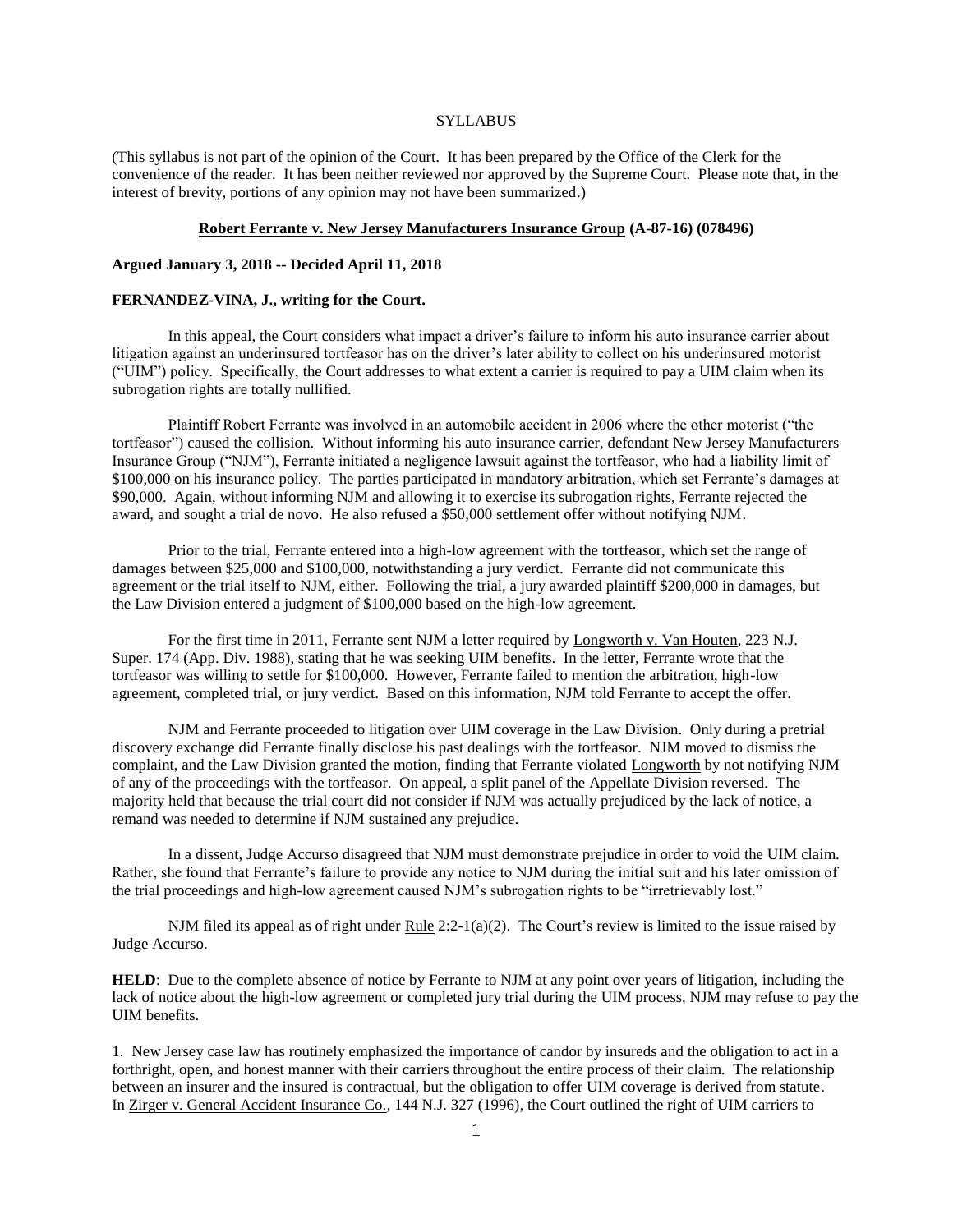intervene in trials against tortfeasors as a way to avoid relitigating a plaintiff's claim and as a method of binding them to the issues at trial. Id. at 340-42. Thus, plaintiffs are affirmatively obligated to provide their carriers with notice "of the institution of suit against the tortfeasor." Id. at 340-41. This duty to notify in the UIM context is intended to protect a carrier's right of subrogation. (pp. 10-13)

2. In Longworth, the Appellate Division grappled with an insured's initial obligation to attempt to recover from a tortfeasor prior to pursuing UIM benefits from his carrier. 223 N.J. Super. at 177-78. The court recognized that the carrier's pursuit of subrogation against the wrongdoer has an "adverse effect . . . on the statutorily-accorded competing and paramount right of the insured victim to seek as full a recovery as possible from the combined resources of the tortfeasor's liability carrier and his own UIM carrier." Id. at 183. Longworth noted the tension in this process, as the insurer would inevitably seek to keep the damages low, thus providing the insured with minimal recovery for his injuries. Ibid. Regardless of those conflicts, the court determined that when the insured received "an acceptable settlement offer" from the tortfeasor, he must notify the UIM carrier. Id. at 194. Then, the carrier may decide either to allow the insured to accept the offer or provide the insured with the same amount in exchange for the assignment of the subrogation right against the tortfeasor. Ibid. (pp. 13-14)

3. The Court sought to balance the tensions of UIM subrogation cases in Rutgers Casualty Insurance Co. v. Vassas, 139 N.J. 163, 171-72 (1995), in which it identified the occasions when the insured must notify the carrier: (1) when he or she takes legal action against the tortfeasor; (2) "[i]f, during the pendency of the claim, the tortfeasor's insurance coverage proves insufficient to satisfy the insured's damages"; and (3) if the insured is seeking UIM benefits because he or she "receive[d] a settlement offer or arbitration award that does not completely satisfy the claim, because the tortfeasor is underinsured," id. at 174. The Court ratified the Longworth holding. Id. at 174-75. In Vassas, the insured filed a suit against the tortfeasor without informing the carrier, and, after later receiving an award from an arbitrator, he again failed to notify the carrier. Id. at 175. The Court held that his failure "to comply with the provisions of his insurance contract and the dictates of Longworth" barred him from recovering UIM benefits. Id. at 176. (pp. 14-16)

4. Unlike in Green v. Selective Insurance Co. of America, 144 N.J. 344, 346 (1996), where the carrier had the opportunity to exercise its subrogation rights after the initial settlement offer and chose not to, NJM here was never told about the arbitration, high-low agreement, jury verdict, or judgment until after the events occurred. A prejudice determination here is not needed unlike in Green, where the carrier waived its subrogation rights, because NJM never had the opportunity to exercise its rights. Due to the numerous landmarks where Ferrante could have, and should have, but did not notify NJM, the Court does not address his state of mind or weigh any potential prejudice to the carrier. By delaying notice to NJM, Ferrante violated the terms of his policy, Longworth, Vassas, and Zirger, which required him to inform NJM as soon as the lawsuit was brought—not after arbitration, a high-low agreement, or a jury trial. Those requirements seek to protect NJM's right to subrogation, which was clearly extinguished by Ferrante's actions, irrespective of his state of mind. (pp. 16-19)

The judgment of the Appellate Division is **REVERSED** and the trial court's order is **REINSTATED**.

# **CHIEF JUSTICE RABNER and JUSTICES LaVECCHIA, ALBIN, PATTERSON, SOLOMON, and TIMPONE join in JUSTICE FERNANDEZ-VINA's opinion.**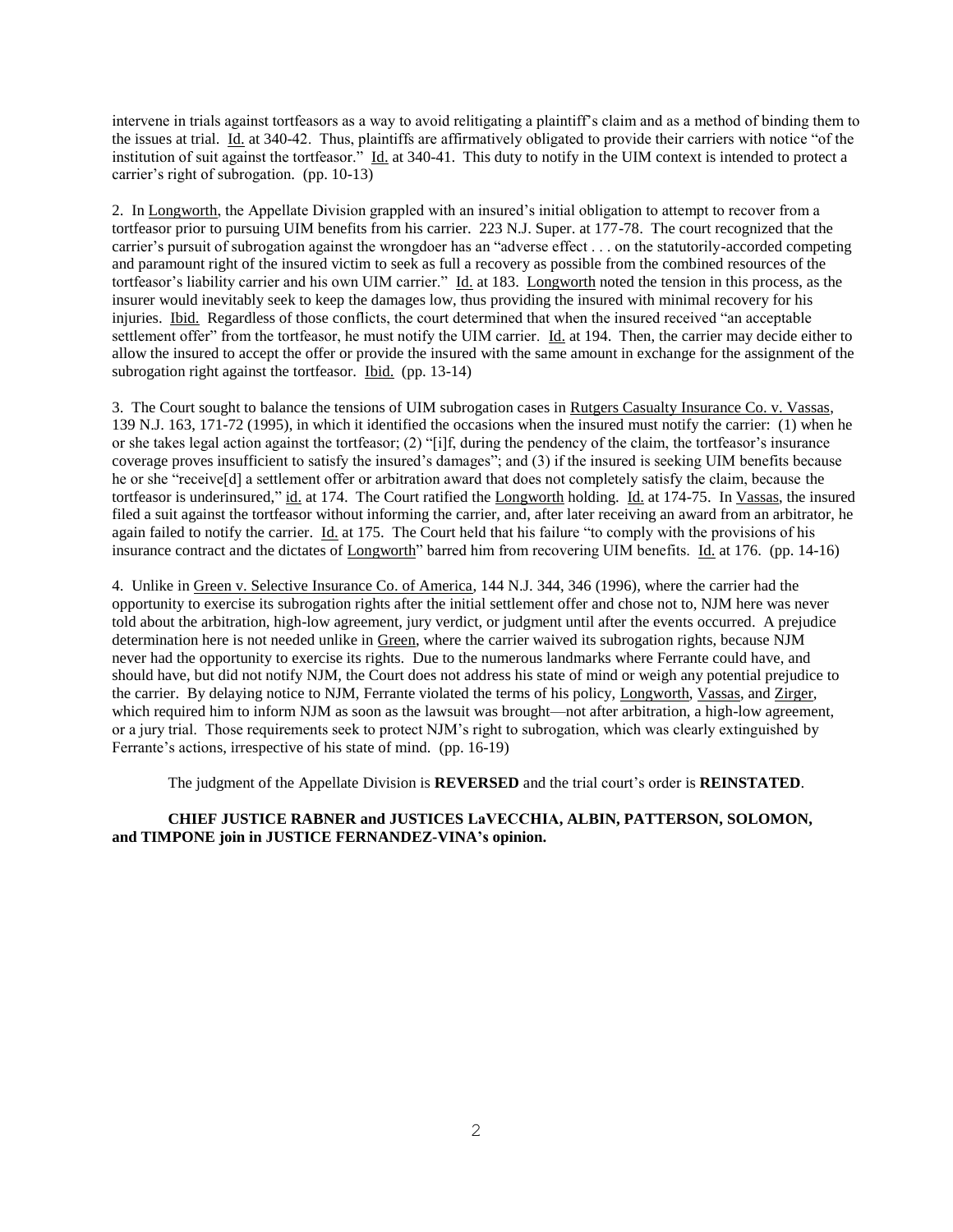SUPREME COURT OF NEW JERSEY A-87 September Term 2016 078496

ROBERT FERRANTE,

Plaintiff-Respondent,

v.

NEW JERSEY MANUFACTURERS INSURANCE GROUP,

Defendant-Appellant.

Argued January 3, 2018 – Decided April 11, 2018 On appeal from the Superior Court, Appellate Division.

Daniel J. Pomeroy argued the cause for appellant (Pomeroy Heller & Ley, attorneys; Daniel J. Pomeroy and Karen E. Heller on the briefs).

Joseph P. Grimes argued the cause for respondent (Joseph P. Grimes, Esq., attorney; Joseph P. Grimes on the brief).

JUSTICE FERNANDEZ-VINA delivered the opinion of the Court.

In this appeal, we consider what impact a driver's failure to inform his auto insurance carrier about litigation against an underinsured tortfeasor has on the driver's later ability to collect on his underinsured motorist ("UIM") policy. Specifically, we address to what extent a carrier is required to pay a UIM claim when its subrogation rights are totally nullified.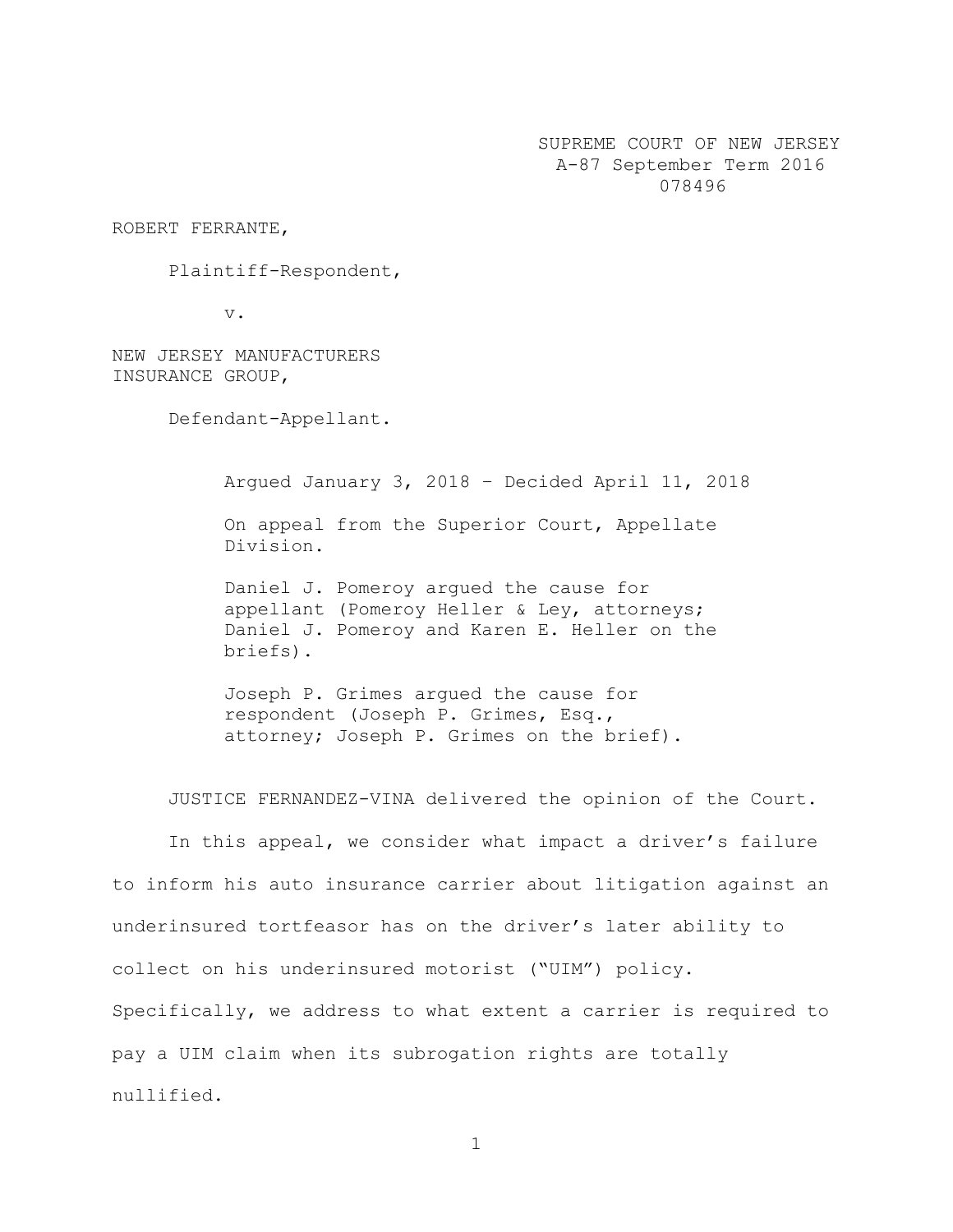Plaintiff Robert Ferrante was involved in an automobile accident in 2006 where the other motorist ("the tortfeasor") indisputably caused the collision. Without informing his auto insurance carrier, defendant New Jersey Manufacturers Insurance Group ("NJM"), Ferrante initiated a negligence lawsuit against the tortfeasor, who had a liability limit of \$100,000 on his insurance policy. The parties participated in mandatory arbitration, which set Ferrante's damages at \$90,000. Again, without informing NJM and allowing it to exercise its subrogation rights, Ferrante rejected the award, and sought a trial de novo. He also refused a \$50,000 settlement offer without notifying NJM.

Prior to the trial, Ferrante entered into a high-low agreement with the tortfeasor, which set the range of damages between \$25,000 and \$100,000, notwithstanding a jury verdict. Ferrante did not communicate this agreement or the trial itself to NJM, either. Following the trial, a jury awarded plaintiff \$200,000 in damages, but the Law Division entered a judgment of \$100,000 based on the high-low agreement.

For the first time in 2011, Ferrante sent NJM a letter required by Longworth v. Van Houten, 223 N.J. Super. 174 (App. Div. 1988), stating that he was seeking UIM benefits. In the letter, Ferrante wrote that the tortfeasor was willing to settle for \$100,000. However, Ferrante failed to mention the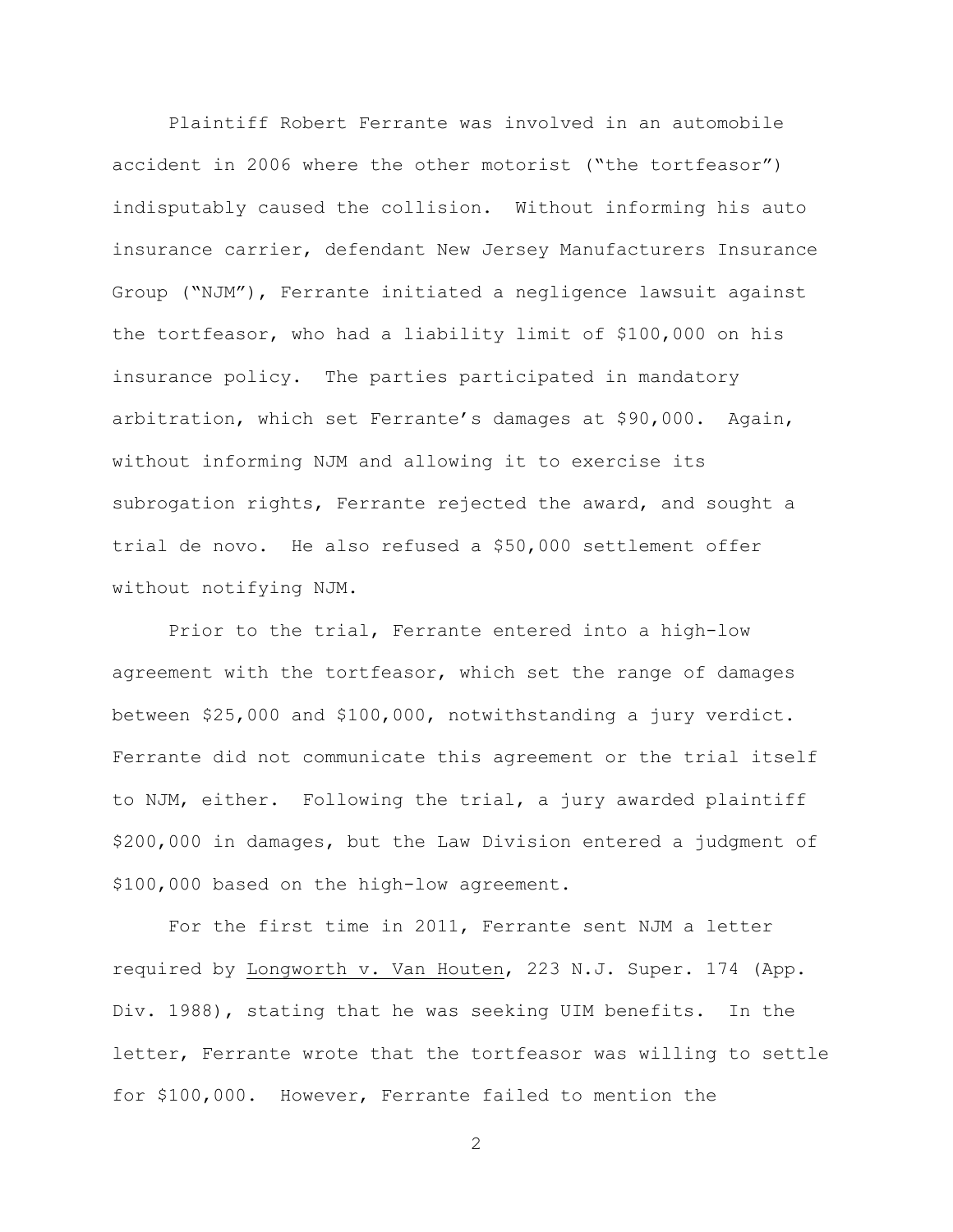arbitration, high-low agreement, completed trial, or jury verdict. Based on this information, NJM told Ferrante to accept the offer. NJM and Ferrante proceeded to litigation over UIM coverage in the Law Division. Only during a pretrial discovery exchange did Ferrante finally disclose his past dealings with the tortfeasor.

NJM moved to dismiss the complaint, and the Law Division granted the motion, finding that Ferrante violated Longworth by not notifying NJM of any of the proceedings with the tortfeasor. On appeal, a split panel of the Appellate Division reversed. The majority held that because the trial court did not consider if NJM was actually prejudiced by the lack of notice, a remand was needed to determine if NJM sustained any prejudice.

We disagree. In Zirger v. General Accident Insurance Co., 144 N.J. 327 (1996), we imposed a duty on insureds to notify their carriers at the initiation of litigation with tortfeasors; Longworth and our later opinion in Rutgers Casualty Insurance Co. v. Vassas, 139 N.J. 163 (1995), mandated that insureds inform their carriers of settlement offers. Our precedent was not followed here. Due to the complete absence of notice by Ferrante to NJM at any point over years of litigation, including the lack of notice about the high-low agreement or completed jury trial during the UIM process, NJM may refuse to pay the UIM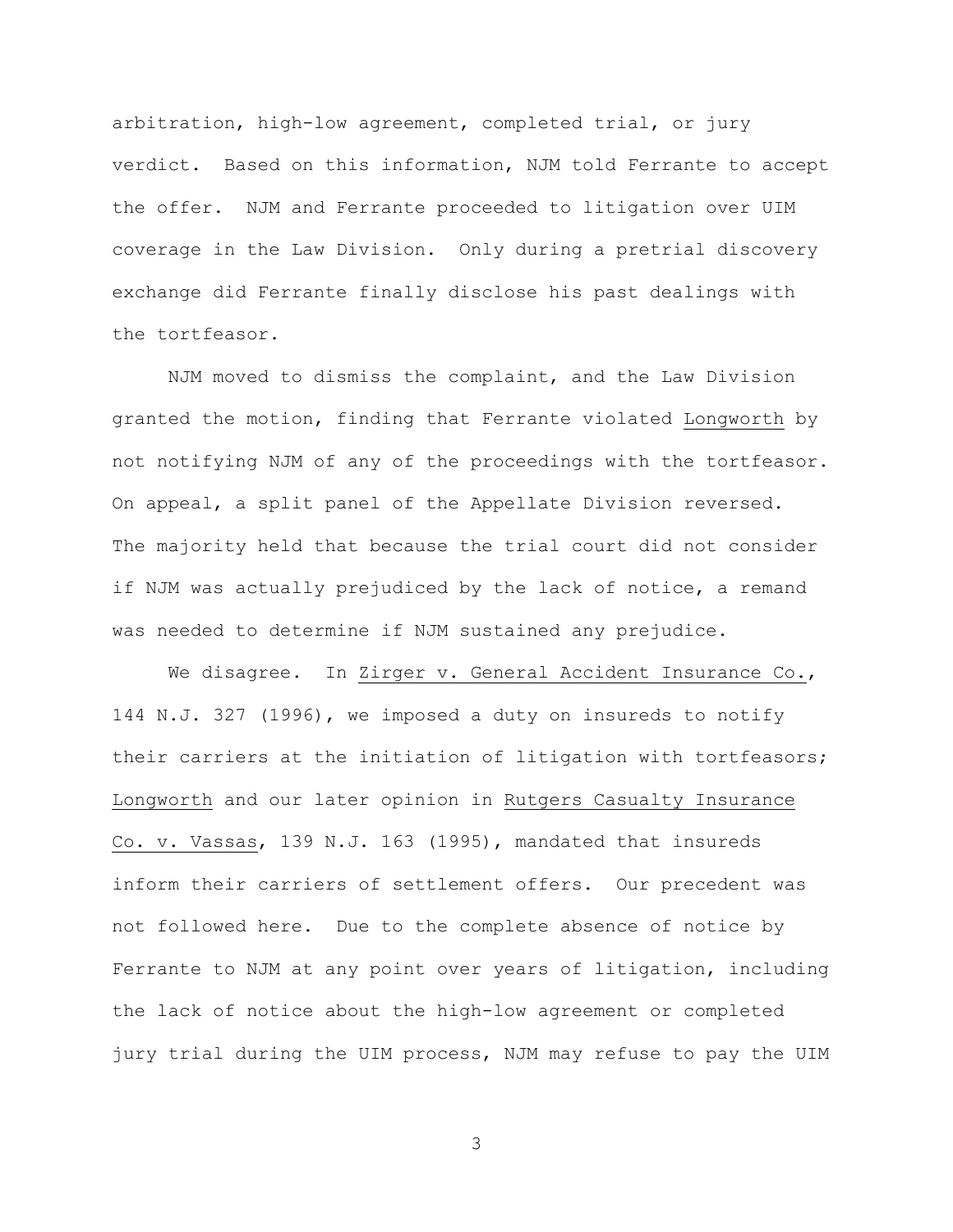benefits. Therefore, we reverse the Appellate Division judgment.

I.

#### A.

Ferrante was in a motor vehicle collision with the tortfeasor on October 2, 2006. The parties do not dispute that the tortfeasor was at fault for the collision and that his policy's limit was \$100,000. Aside from the tortfeasor's insurance coverage, he is essentially without assets to pay damages that exceed \$100,000.

At the time of the accident, Ferrante's policy with NJM provided for \$300,000 in UIM coverage. The policy required Ferrante to "promptly" send NJM any legal papers regarding litigation and to "notify [NJM] in writing of a tentative settlement" with the underinsured motorist's insurance carrier. This process gave NJM thirty days to pay the insured the tortfeasor's insurance carrier's offer in order to preserve its subrogation rights. The policy also required Ferrante to do "whatever is necessary to enable NJM to exercise" its subrogation rights and do "[n]othing after loss to prejudice" those rights.

Instead of contacting NJM, Ferrante and his wife initiated a lawsuit against the tortfeasor in 2008, asserting negligence claims and the wife's per quod claims. Ferrante did not notify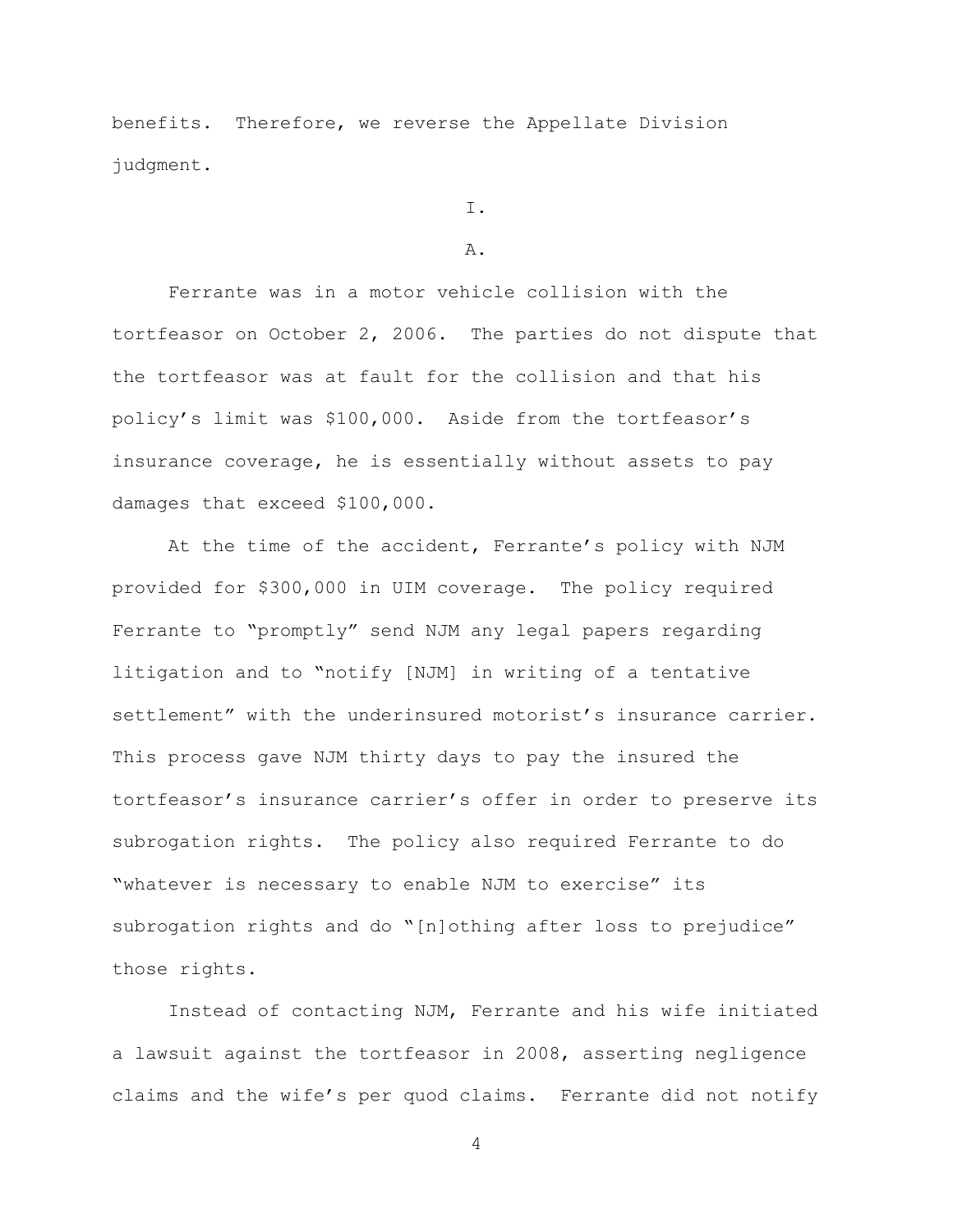NJM of the suit. The parties proceeded to arbitration. In May 2010, the arbitrator awarded Ferrante \$90,000 for his injuries and \$10,000 in lost wages, but he rejected that offer without noticing NJM. He moved for a trial de novo in the Law Division in June 2010.

The tortfeasor offered to settle with Ferrante for \$50,000. He alternately proposed a high-low agreement that would limit damages notwithstanding the exact amount of the verdict. The agreement set the floor of damages at \$25,000 and the ceiling at \$100,000. Ferrante rejected the settlement offer, but accepted the high-low agreement. He did not notify NJM of either proposal, or of his acceptance of the high-low agreement.

At the ensuing trial de novo in January 2011, in which NJM did not participate, a jury found the tortfeasor one hundred percent liable. The jury awarded Ferrante \$200,000 in damages, and his wife \$50,000 on her claim. However, due to the high-low agreement, the trial court molded the entire award to \$100,000, and entered judgment.

On January 12, 2011, the day after the judgment, Ferrante's counsel sent NJM a letter. He told NJM that "the tortfeasor's carrier has tendered the policy limits of \$100,000 in exchange for execution of a Release in favor of the tortfeasor," and requested NJM's consent to settle. Additionally, he informed NJM that Ferrante would pursue UIM arbitration for his injuries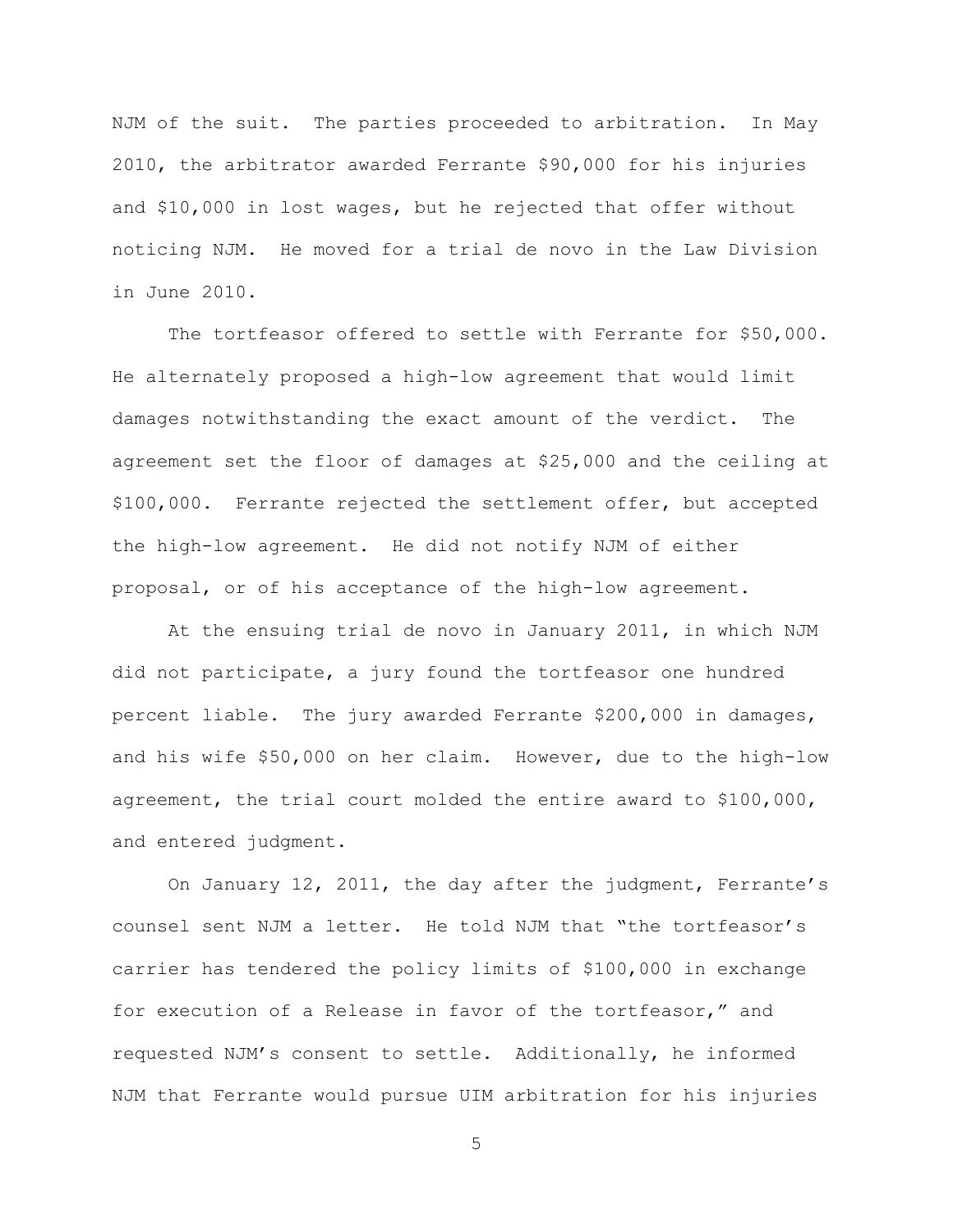beyond the \$100,000. The letter failed to mention any of the prior offers, the high-low agreement, the arbitration, the completed trial with a molded award or the judgment.

Two weeks later, NJM responded and indicated it had performed an asset investigation regarding the tortfeasor. NJM authorized Ferrante to settle, and waived its subrogation rights. It then began to seek information about the UIM claim.

B.

In October 2012, Ferrante filed the instant UIM claim in the Law Division, and the parties engaged in discovery. Not until 2014 did Ferrante inform NJM about the \$250,000 judgment in the prior litigation. NJM filed a motion in limine seeking to limit Ferrante's recovery to \$50,000 -- what NJM considered to be the difference between the tortfeasor judgment and the \$300,000 UIM policy limit.

Shortly thereafter, Ferrante's attorney disclosed to NJM that his client had entered into the high-low agreement with the tortfeasor that capped damages at \$100,000. NJM then amended its motion in limine to instead move for a dismissal, claiming that Ferrante had improperly waived NJM's subrogation rights. NJM argued that Ferrante had violated Zirger, 144 N.J. at 340, which obligated insureds to inform their UIM carriers of suits against tortfeasors.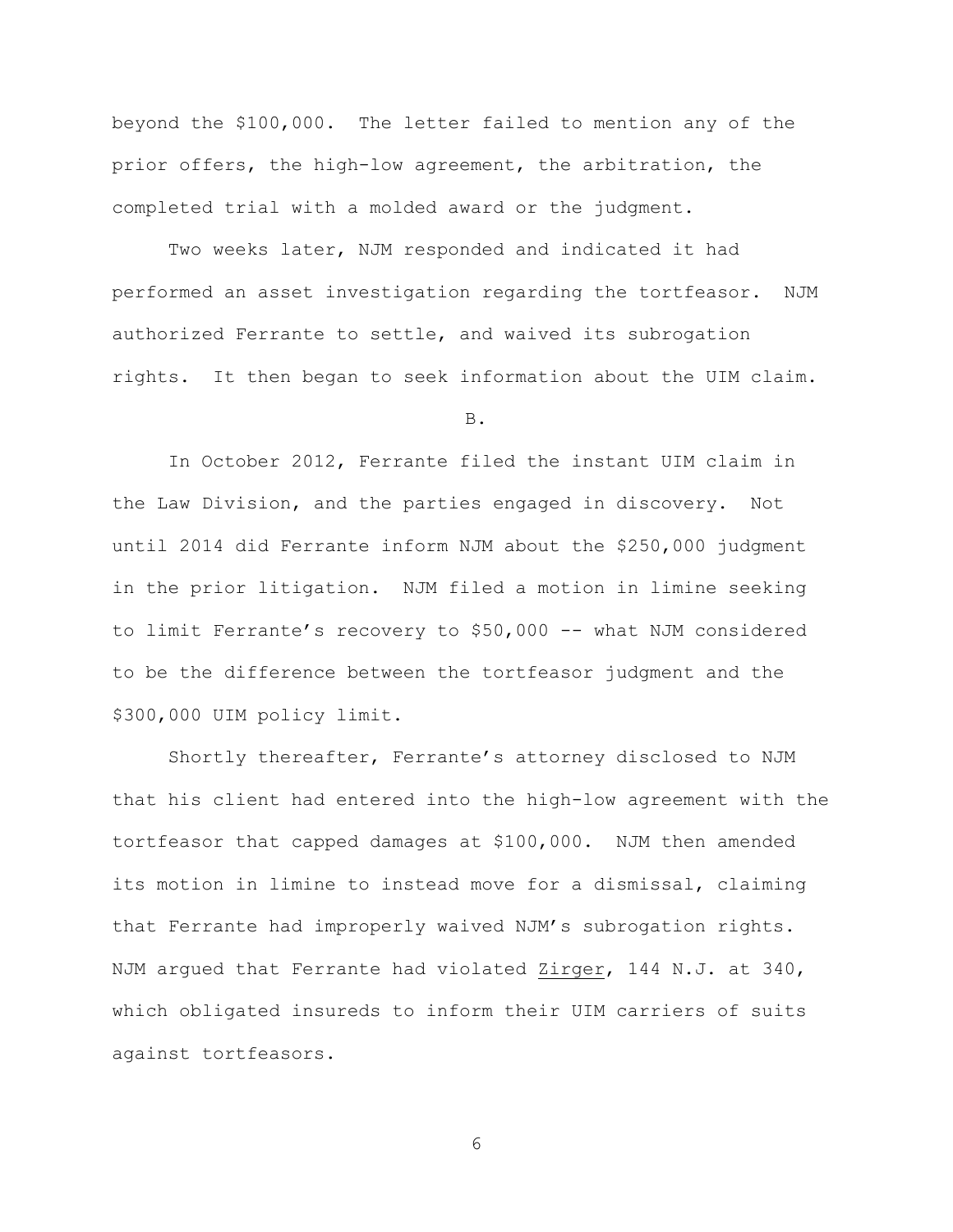The Law Division dismissed the complaint in an oral decision on February 28, 2014.<sup>1</sup> The court found that Ferrante failed to provide any notice of settlement offers, as required by Longworth, 223 N.J. Super. at 194-95, and the eventual notice to NJM was "grossly incomplete" and "woefully deficient." The court ruled that by entering into a high-low agreement, Ferrante had waived future UIM claims against NJM.

Ferrante appealed, arguing that NJM had waived its subrogation rights by authorizing him to accept the tortfeasor's settlement offer. Further, he alleged that NJM waived its Longworth defense by not raising it during discovery.

In a two-to-one decision, with Judge Accurso dissenting, the Appellate Division reversed the trial court. The majority first found that Ferrante did not waive his UIM coverage by entering into the high-low agreement. The court noted that the agreement did not reflect the value of the case, but rather was a contractual protection that Ferrante entered into to mitigate the inherent risk of a jury trial. The \$100,000 range, the court wrote, was a logical cap because it was the limit of the tortfeasor's policy, as Ferrante had determined his adversary was without assets.

a<br>B

After oral argument, the trial court granted summary judgment in favor of NJM in an oral decision. The granted order noted it as a motion in limine.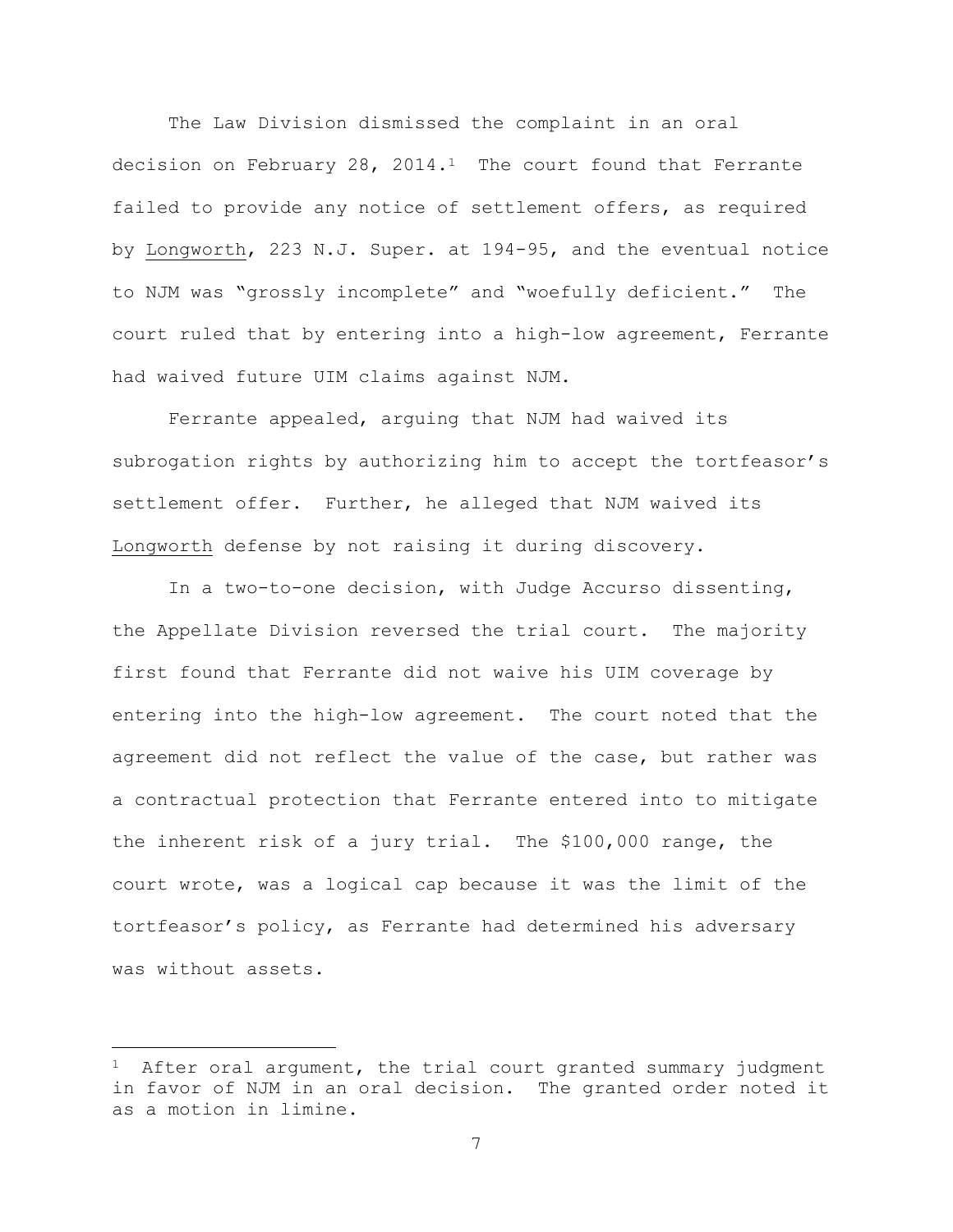The majority next determined that NJM needed to demonstrate prejudice from the deficient Longworth notice in order to void the UIM policy. The court distinguished Ferrante's situation from the setting of this Court's opinion in Vassas, 139 N.J. at 175-76, in which we released the carrier from its UIM obligation. The court found that because Ferrante contended that NJM was not prejudiced by his actions, the case was different from Vassas, in which prejudice was assumed. The court determined that even though NJM was not in a position to exercise its right to subrogation because of Ferrante's conduct, it was not necessarily excused from paying UIM benefits.

Because the trial judge did not address the issue of prejudice, the court remanded the matter to analyze whether Ferrante's failure to provide a timely Longworth notice actually prejudiced NJM. In that deliberation, the court placed the burden on Ferrante.

In a dissent, Judge Accurso disagreed that NJM must demonstrate prejudice in order to void the UIM claim. Rather, she found that Ferrante's failure to provide any notice to NJM during the initial suit and his later omission of the trial proceedings and high-low agreement caused NJM's subrogation rights to be "irretrievably lost." She concluded the case fit squarely within Vassas and thus would have ruled in favor of NJM.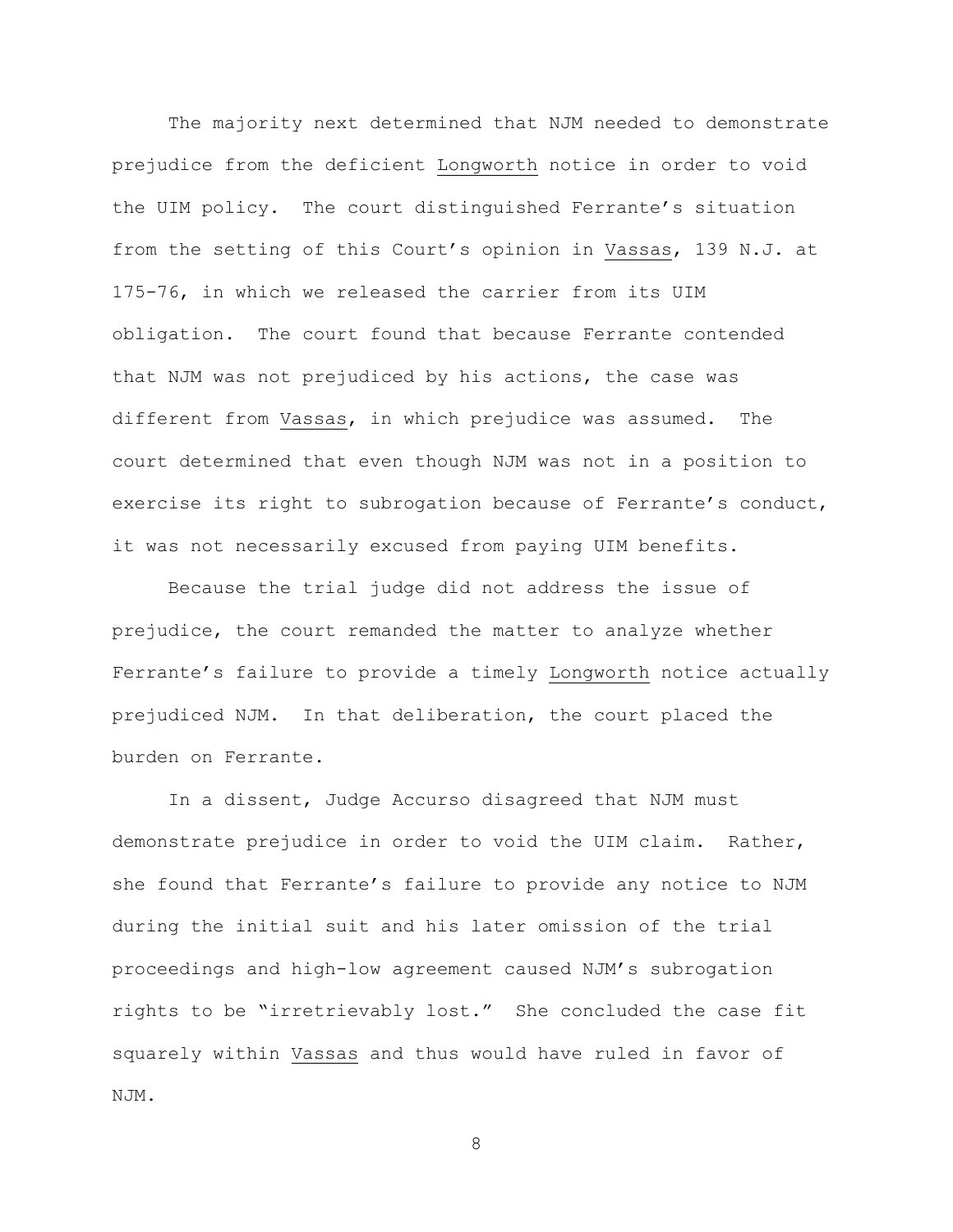NJM filed its appeal as of right under Rule 2:2-1(a)(2). Our review is limited to the issue raised by Judge Accurso.

## II.

NJM argues that this Court should adopt Judge Accurso's reasoning in her dissenting opinion and reverse the Appellate Division's judgment. It advocates that delaying disclosure and omitting information were intentional acts that robbed NJM of its rights to subrogation or participation in the trial with the tortfeasor. NJM argues that Ferrante cannot be entitled to UIM benefits because he sent the required Longworth letter two years after the initial settlement offer. Although NJM concedes that an insured who negligently did not send a Longworth notice may be entitled to UIM benefits, in Ferrante's situation, where he strategically opted against sending the notice, the right to UIM coverage is destroyed.

Ferrante, on the other hand, denies deceiving NJM and urges this Court to affirm the Appellate Division's opinion and allow the trial court to determine if NJM was prejudiced. Ferrante admits that his Longworth notice was defective, but faults NJM for failing to raise this deficiency until after discovery and only on the eve of trial.

Additionally, Ferrante asserts that he was not required to notify NJM at all prior to an offer from the tortfeasor, which he says did not occur until immediately prior to the tortfeasor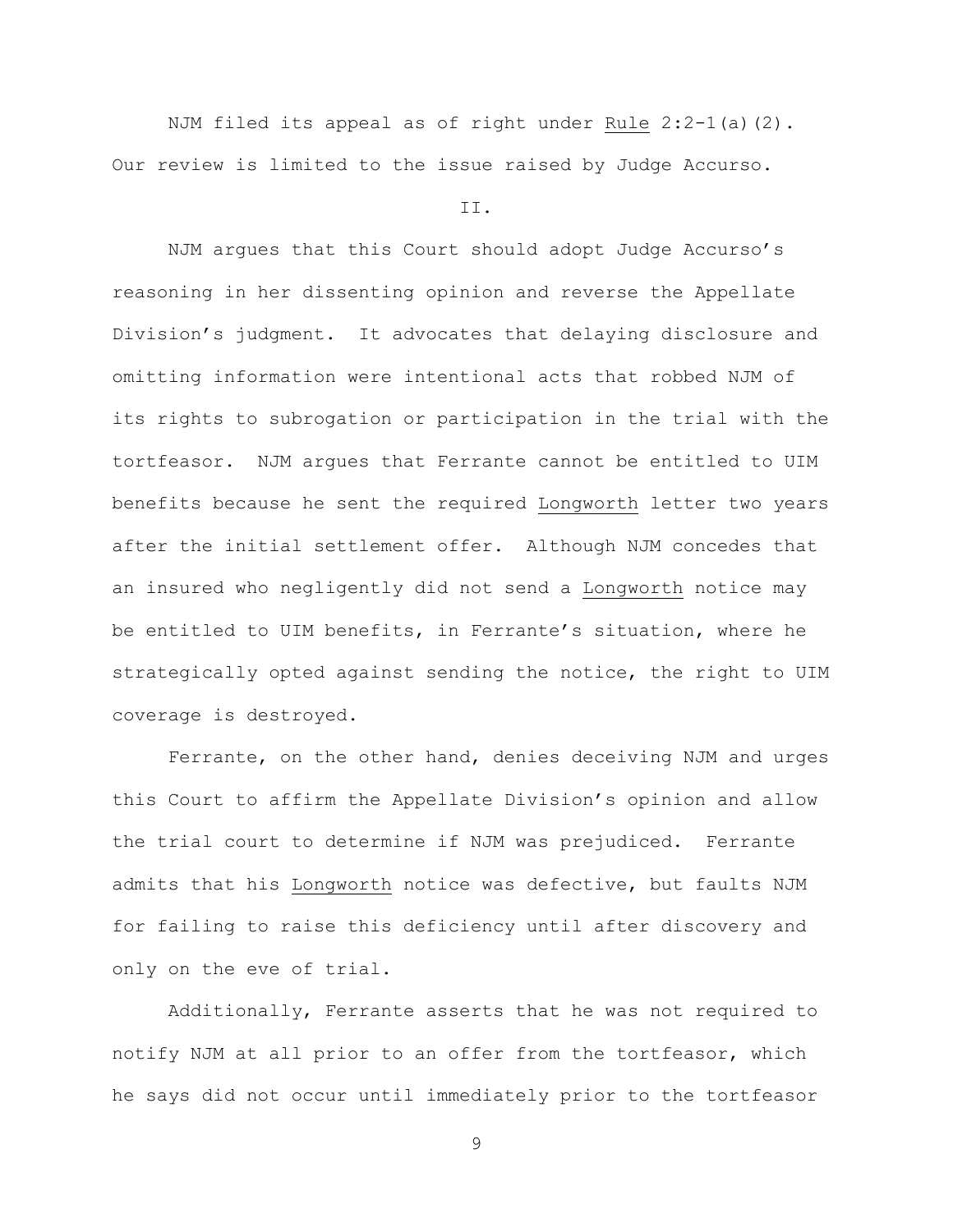trial. He also argues that Vassas only requires the insured to notify a carrier when there is an offer for the policy limits of the tortfeasor. Further, he argues the notice requirement in Zirger gives him the option of informing NJM of a settlement offer, and is not a mandate. Prior to the judgment, he arques, he had no reason to believe that the claim would be worth the tortfeasor's \$100,000 policy limit.

III.

A.

When reviewing a grant of summary judgment, an appellate court employs the same standards used by the motion judge. Bhagat v. Bhagat, 217 N.J. 22, 38 (2014) (citing W.J.A. v. D.A., 210 N.J. 229, 237-38 (2012)). The reviewing court must first determine whether the moving party has demonstrated there were no genuine issues of material fact. Ibid. If not, then the Court must decide "whether the moving party is entitled to summary judgment as a matter of law." Ibid. Absent factual questions, this Court reviews legal determinations de novo. Templo Fuente De Vida Corp. v. Nat'l Union Fire Ins. Co. of Pittsburgh, 224 N.J. 189, 199 (2016) (citing Manalapan Realty, L.P. v. Twp. Comm. of Manalapan, 140 N.J. 366, 378 (1995)).

B.

Our case law has routinely emphasized the importance of candor by insureds and the obligation to act in a forthright,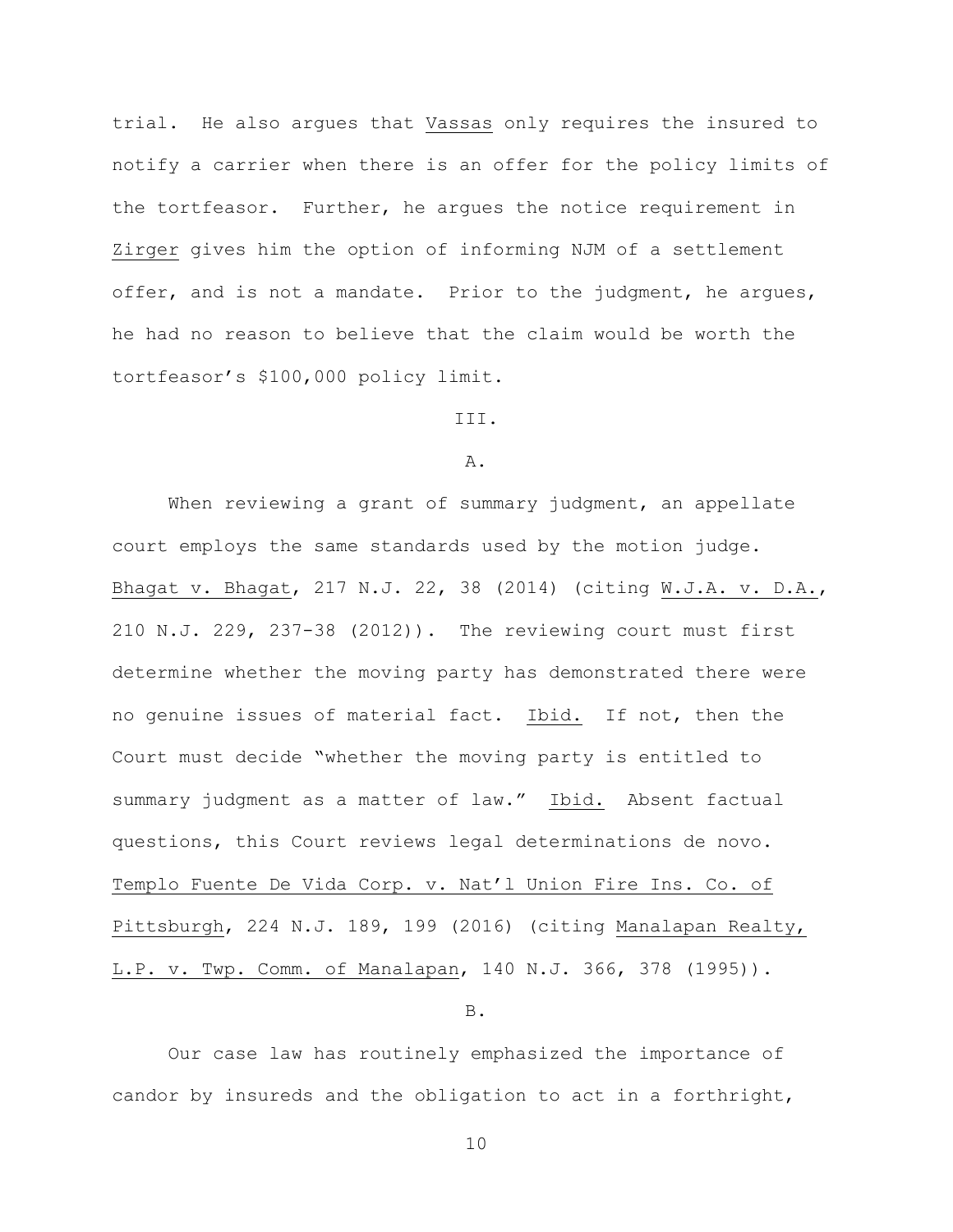open, and honest manner with their carriers throughout the entire process of their claim. See Longobardi v. Chubb Ins. Co. of N.J., 121 N.J. 530, 539 (1990) ("[A]n insured's commitment not to misrepresent material facts extends beyond the inception of the policy to a post-loss investigation.") We have provided insureds "an incentive to tell the truth. It would dilute that incentive to allow an insured to gamble that a lie will turn out to be unimportant." Id. at 541-42. Although this case arises in a different context, we seek to avoid rewarding insureds for omitting key details in a UIM claim.

The relationship between an insurer and the insured is contractual, but the obligation to offer UIM coverage is derived from statute. See Zirger, 144 N.J. at 333; N.J.S.A. 17:28- 1.1(b). An individual against whom recovery is sought after an accident is considered "underinsured" when his or her liability limits are, "at the time of the accident, less than the applicable limits for underinsured motorist coverage afforded under the motor vehicle insurance policy held by the person seeking that recovery." N.J.S.A.  $17:28-1.1$  (e)(1).

The Legislature requires carriers "to offer each insured the option of purchasing coverage up to the limits of liability coverage, but not exceeding \$250,000 per person and \$500,000 per accident against the risk of injury caused by underinsured tortfeasors or a single limit of \$500,000." Zirger, 144 N.J. at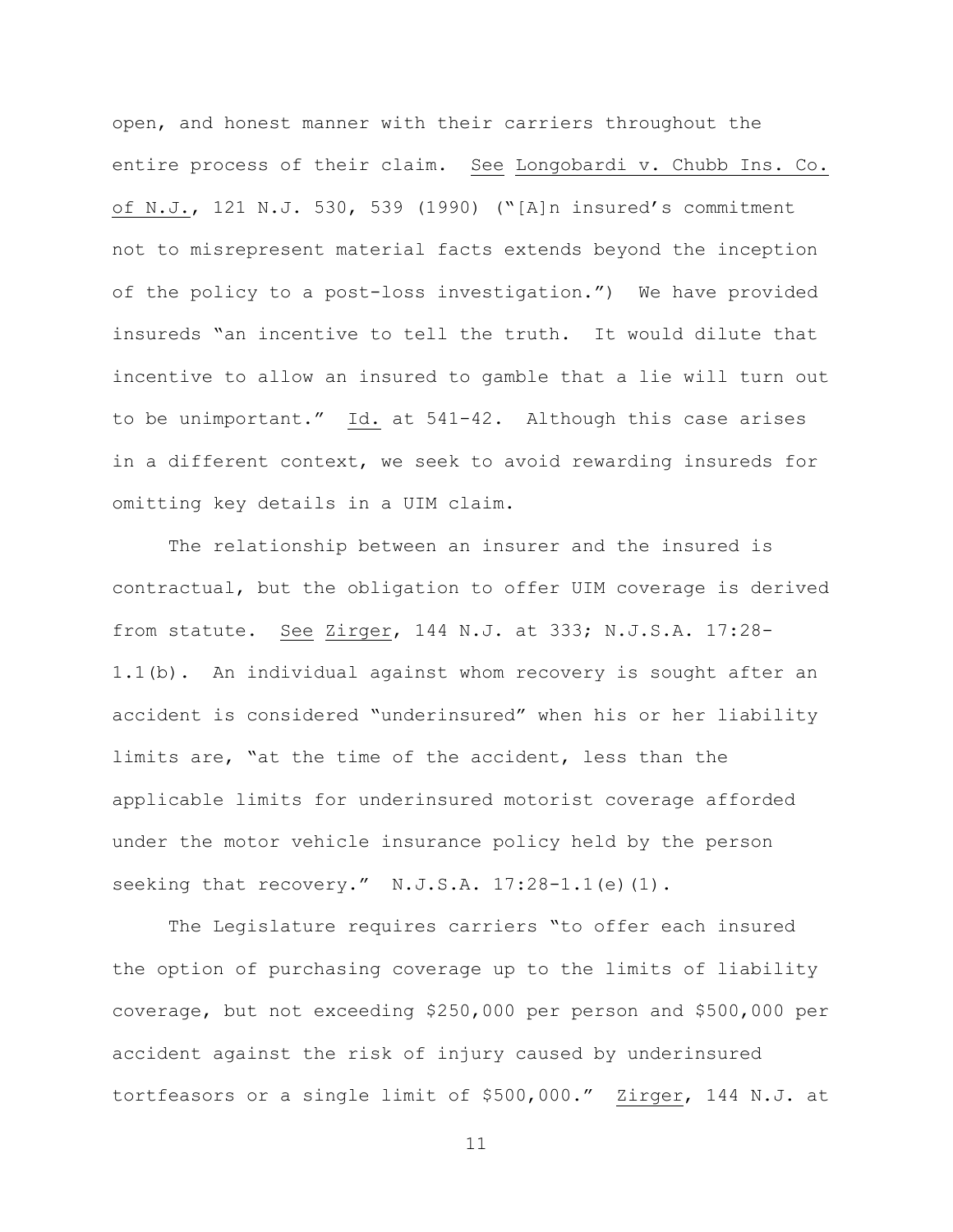333 (citing N.J.S.A. 17:28-1.1(b)). The availability of UIM coverage "reflects a strong public-policy interest in providing . . . adequate compensation to New Jersey Motorists for injuries sustained in accidents with underinsured motorists." Id. at 334.

In Zirger, we outlined the right of UIM carriers to intervene in trials against tortfeasors as a way to avoid relitigating a plaintiff's claim and as a method of binding them to the issues at trial. Id. at 340-42. Thus, plaintiffs are affirmatively obligated to provide their carriers with notice "of the institution of suit against the tortfeasor." Id. at 340-41 (citing Vassas, 139 N.J. at 174). To what extent the carrier will participate in the underlying trial is determined by the trial court, see Rule 4:33-2, but there is no flexibility in an insured's obligation to communicate the lawsuit to the carrier. Zirger, 144 N.J. at 340-41.

This duty to notify in the UIM context is intended to protect a carrier's right of subrogation. Ferrante's policy with NJM specifically provided for a subrogation right, which allows the "subrogee in effect [to] step into the shoes of the insured and . . . recover only if the insured likewise could have recovered." Standard Accident Ins. Co. v. Pellecchia, 15 N.J. 162, 172 (1954) (citations omitted). The law "highly favors" subrogation as "a device of equity to compel the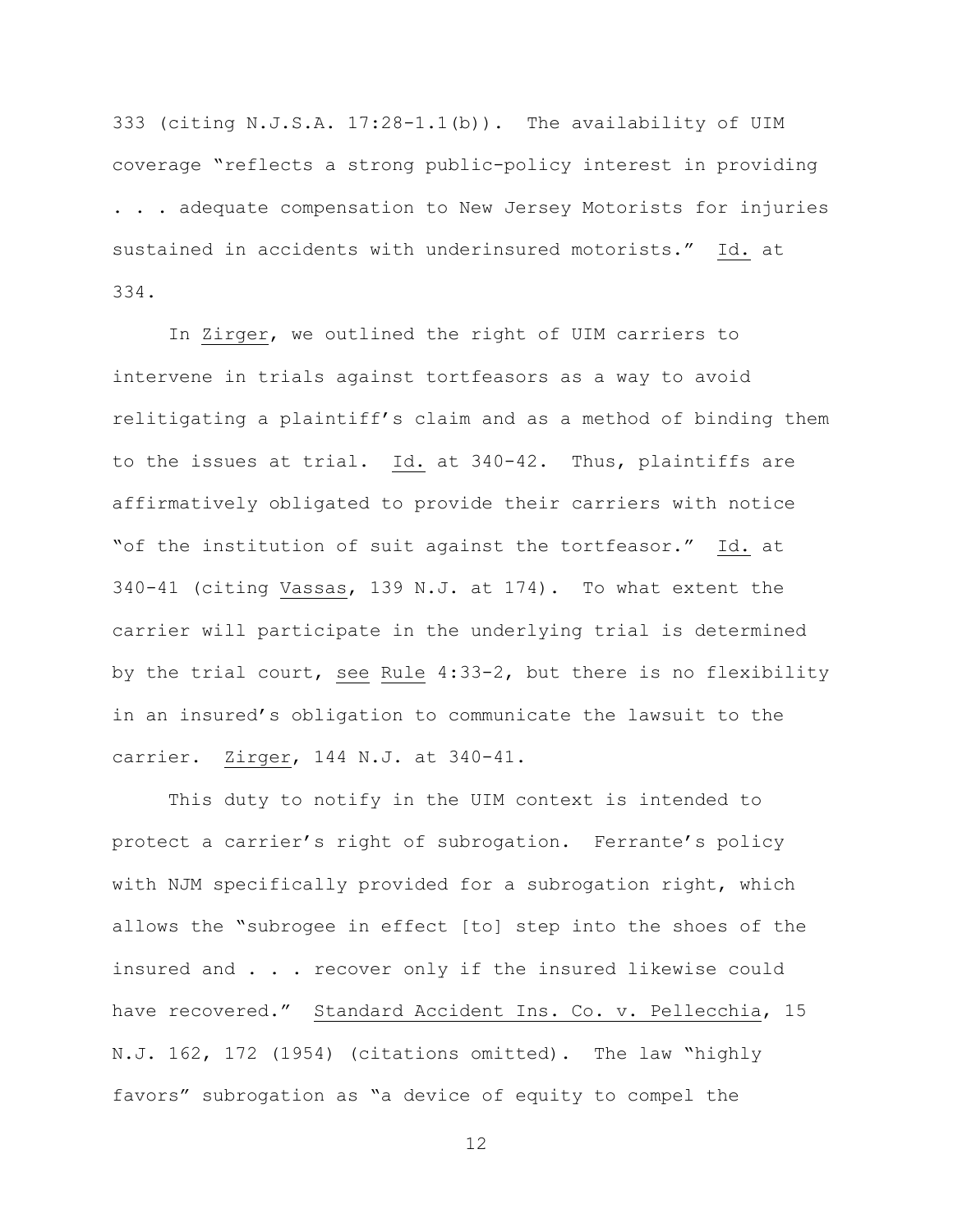ultimate discharge of an obligation by the one who in good conscience ought to pay it." Holloway v. State, 125 N.J. 386, 394 (1991) (quoting Pellecchia, 15 N.J. at 171). In practice, the insurer may choose to pay out the insured for the loss and retain a cause of action against the tortfeasor. Ibid.

In Longworth, the Appellate Division grappled with an insured's initial obligation to attempt to recover from a tortfeasor prior to pursuing UIM benefits from his carrier. 223 N.J. Super. at 177-78. To protect itself from paying out a full claim, an insurance carrier could seek reimbursement from the tortfeasor who caused the loss. Id. at 183. However, the court recognized that the carrier's pursuit of subrogation against the wrongdoer has an "adverse effect . . . on the statutorilyaccorded competing and paramount right of the insured victim to seek as full a recovery as possible from the combined resources of the tortfeasor's liability carrier and his own UIM carrier." Ibid. This issue arises because the insured must seek "recovery from the tortfeasor's insurer as a prerequisite to recourse to the UIM coverage." Ibid.

Longworth noted the tension in this process, as the insurer would inevitably seek to keep the damages low, thus providing the insured with minimal recovery for his injuries. Ibid. Regardless of those conflicts, the court determined that when the insured received "an acceptable settlement offer" from the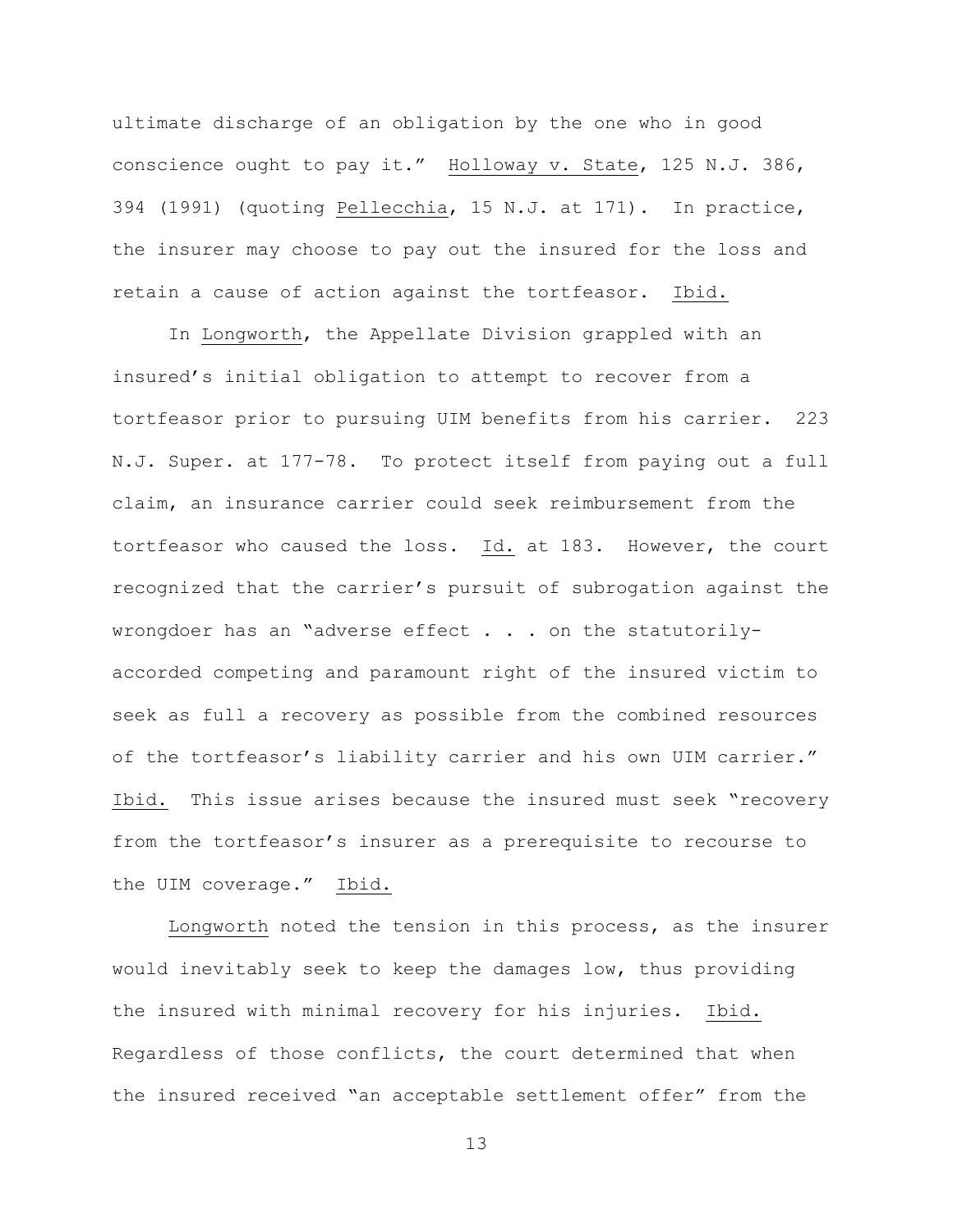tortfeasor, he must notify the UIM carrier. Id. at 194. Then, the carrier may decide either to allow the insured to accept the offer or provide the insured with the same amount in exchange for the assignment of the subrogation right against the tortfeasor. Ibid.

We sought to balance the tensions of UIM subrogation cases in Vassas. 139 N.J. at 171-72. Importantly, the issue there was protecting the insured's ability to recover from the tortfeasor in addition to his own UIM coverage, while allowing the carrier the opportunity to evaluate the merits of the UIM claim while "maintaining a subrogation action against the tortfeasor." Id. at 175.

To protect those interests, we identified the occasions when the insured must notify the carrier: (1) when he or she takes legal action against the tortfeasor; (2) "[i]f, during the pendency of the claim, the tortfeasor's insurance coverage proves insufficient to satisfy the insured's damages"; and (3) if the insured is seeking UIM benefits because he or she "receive[d] a settlement offer or arbitration award that does not completely satisfy the claim, because the tortfeasor is underinsured." Id. at 174.

In explicitly ratifying the Longworth holding, we held that after receiving notice in the third scenario, the carrier either can "offer to pay the insured the amount of the tortfeasor's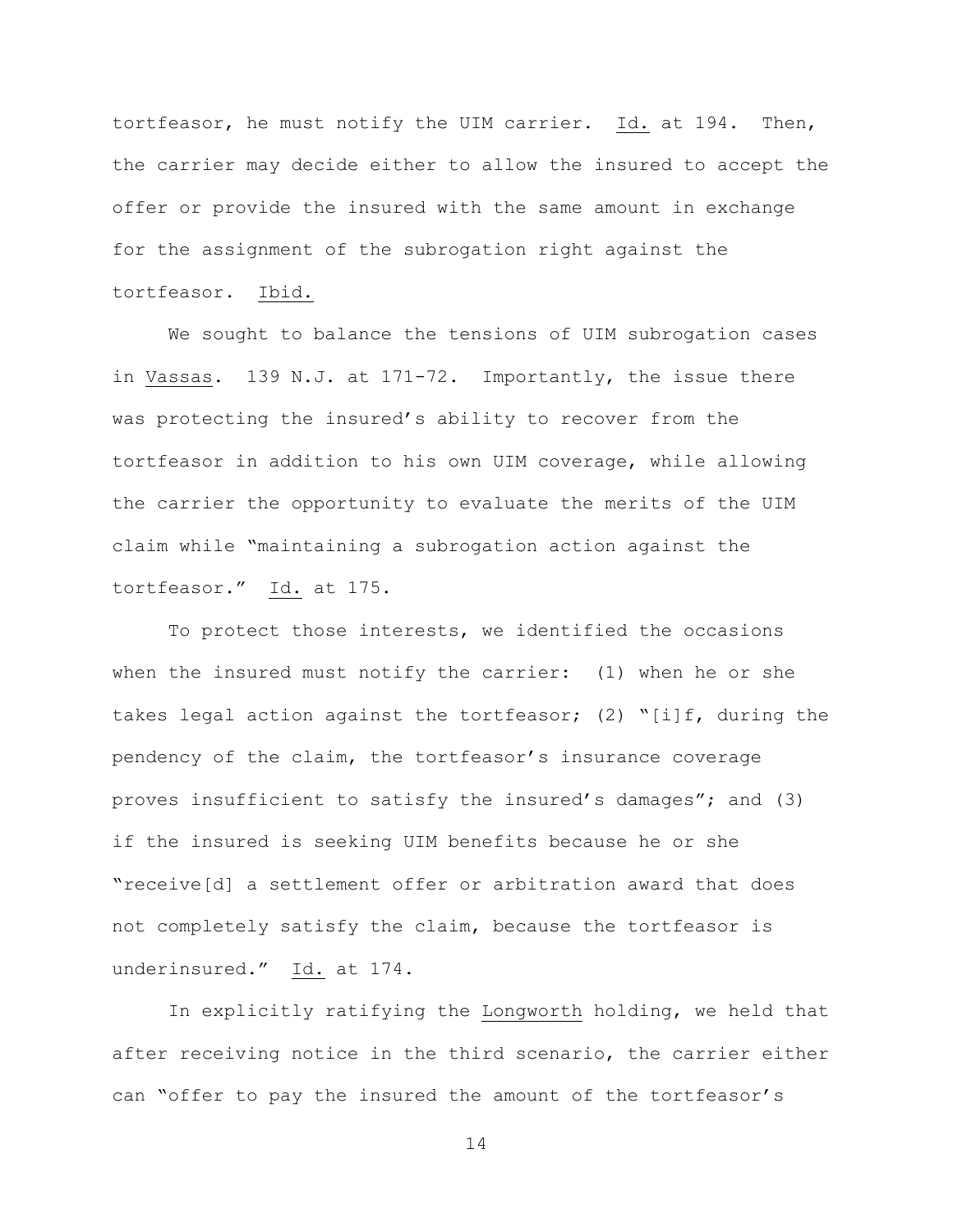settlement offer or the arbitration award, usually the tortfeasor's policy limit, in exchange for subrogation of the insured's rights against the tortfeasor; or, allow the insured to settle." Id. at 174-75.

Based on the facts presented in Vassas, we found in favor of the carrier. Id. at 175-76. The insured filed a suit against the tortfeasor without informing the carrier, and, after later receiving an award from an arbitrator, he again failed to notify the carrier. Id. at 175. We held that his failure "to comply with the provisions of his insurance contract and the dictates of Longworth" barred him from recovering UIM benefits. Id. at 176.

Following Vassas, the Appellate Division analyzed several cases involving disputed UIM benefits. The Appellate Division has found that an insured who accepted a settlement offer after informing his carrier of the offer, but before he received permission, did not necessarily violate Longworth. Breitenbach v. Motor Club of Am. Ins. Co., 295 N.J. Super. 328, 332-34 (App. Div. 1996). There, the court remanded for a determination of prejudice, which it reasoned, the Vassas court did not prohibit. Id. at 335.

In Rivers, the Appellate Division found for the carrier when the insured sent two letters informing the carrier of litigation but failed to detail that he had already settled the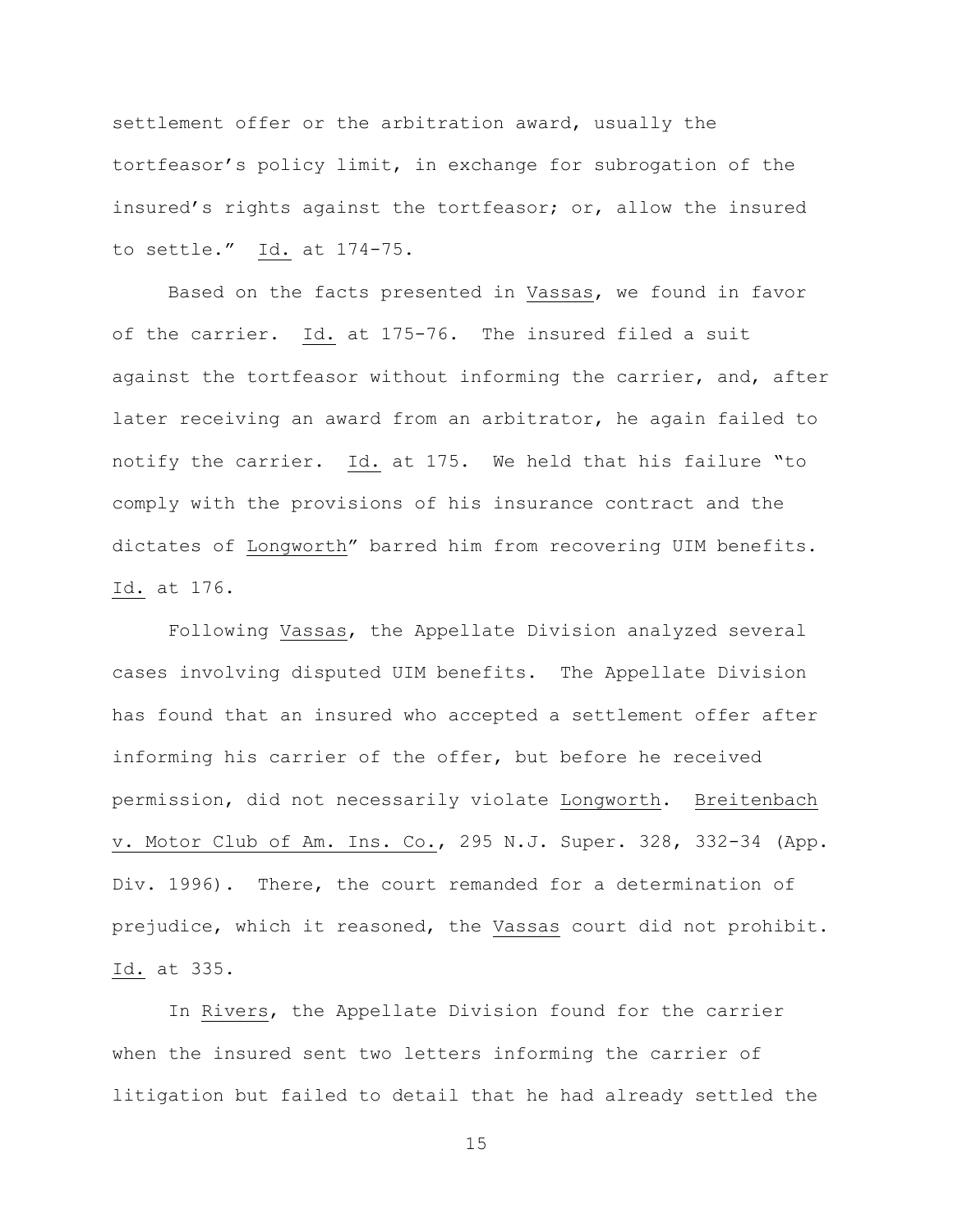case. Rivers v. Allstate Ins. Co., 312 N.J. Super. 379, 381 (App. Div. 1998). Because the insured did not show why the carrier was not prejudiced by losing its subrogation rights, the court denied him UIM benefits. Id. at 386.

And in Cave, the insured initiated a lawsuit against two tortfeasors and properly informed the carrier. CNA Ins. Cos. v. Cave, 332 N.J. Super. 185, 186-88 (App. Div. 2000). The carrier waived its subrogation rights against one tortfeasor but never made a decision as to the other tortfeasor, so the matter proceeded to trial. Id. at 188. Before trial, the insured accepted a settlement offer without consulting the carrier, and later sought UIM benefits. Id. at 189. Although the court found the insured violated Longworth, it held that unlike in Vassas where the carrier was unfairly prejudiced by the loss of its subrogation rights, it was less clear there who was at fault. Id. at 193. UIM arbitration was appropriate, the court held, because if only one tortfeasor was found to be at fault, the carrier could not be prejudiced. Ibid.

## IV.

With those principles in mind, we turn to whether Ferrante's actions violated Longworth and Vassas to the extent that they vitiated his ability to seek UIM benefits from NJM.

Despite Ferrante's efforts to distinguish his case from Vassas, we find Vassas precludes him from recovering UIM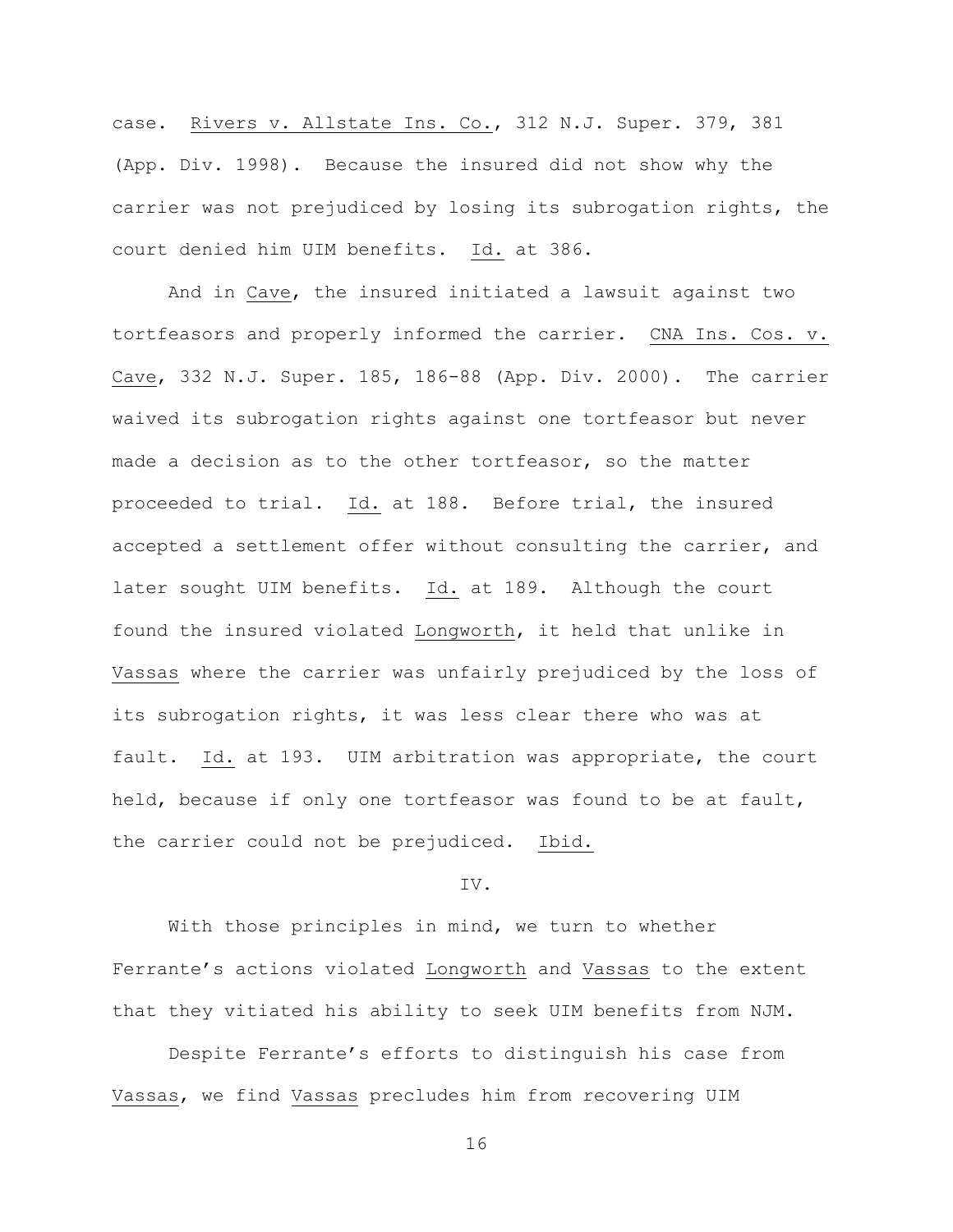benefits. Like in Vassas, where the insured initiated a lawsuit and received an arbitration award without informing the carrier, Ferrante did the same. He further violated his duty to inform NJM by entering into a high-low agreement and taking the matter through a full jury trial without informing NJM.

In addition, Ferrante improperly extinguished NJM's right under Zirger to participate in the trial and mitigate damages in some way. Zirger is not premised on the idea that the insured has to give notice to the carrier only if he thinks the UIM claim will exceed the policy limit. The purpose of this notice is to give a carrier the opportunity to pay the insured the settlement proceeds and then try the case itself as if in the insured's shoes. At minimum, the notice allows the carrier to participate in the trial to whatever extent the trial court allows. By virtue of Ferrante's actions in this case, NJM lost that subrogation option.

Ferrante has also attempted to rely on our precedent in Green v. Selective Insurance Co. of America, 144 N.J. 344, 346 (1996). However, those facts are inapposite to the facts here.

A plaintiff's duty to notify the UIM carrier is not mitigated by plaintiff's earlier notice of a PIP claim. An insurer's handling of an earlier PIP claim does not create a presumption that the insurer has received notice of the later claim against the tortfeasors.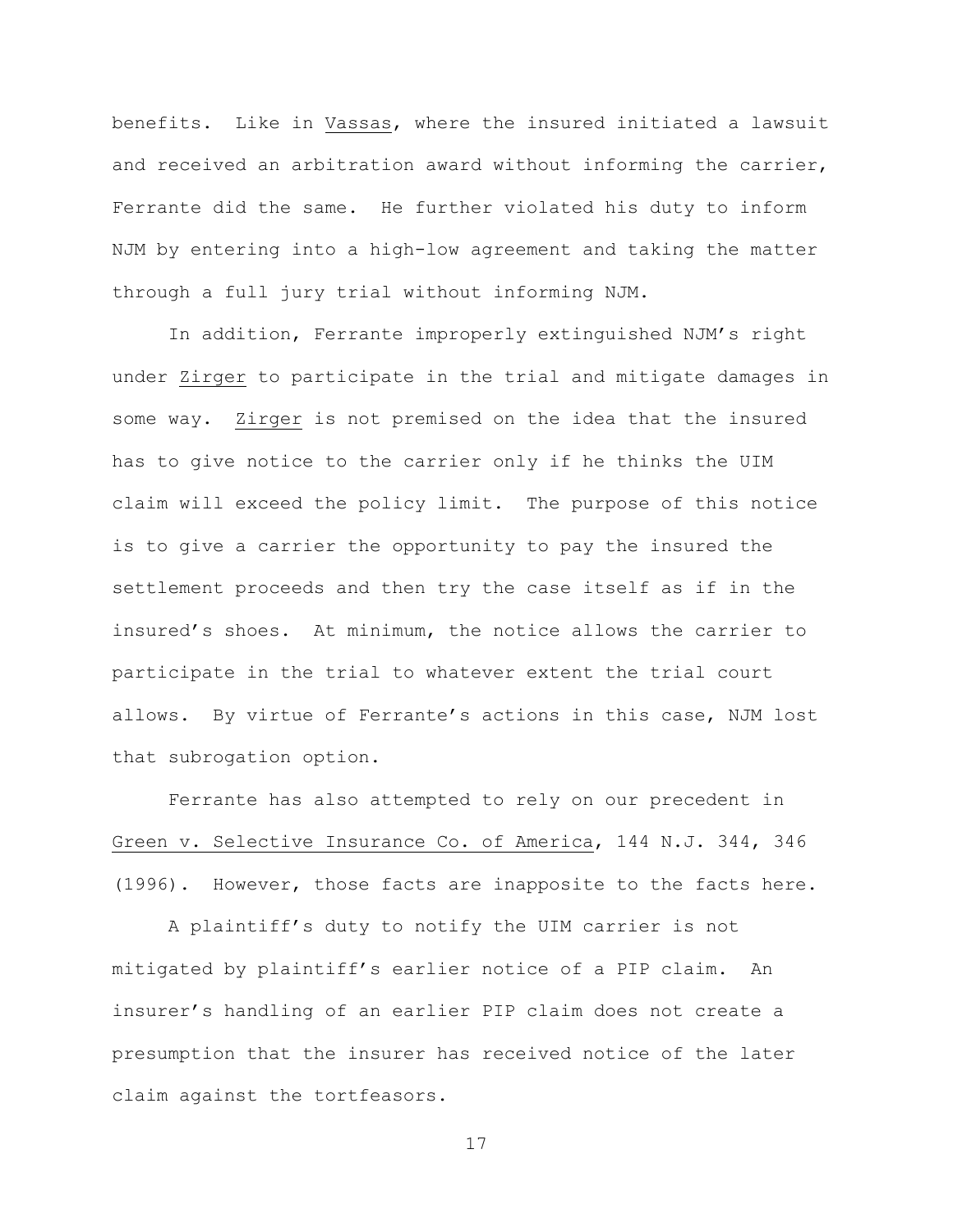Unlike in Green, where the carrier had the opportunity to exercise its subrogation rights after the initial settlement offer and chose not to, NJM here was never told about the arbitration, high-low agreement, jury verdict, or judgment until after the events occurred. A prejudice determination here is not needed unlike in Green, where the carrier waived its subrogation rights, because NJM never had the opportunity to exercise its rights.

Further, the cited Appellate Division cases are distinguishable due to the numerous times Ferrante failed to inform NJM. In Breitenbach and Rivers, the insured informed the carrier during litigation, and both cases dealt more with at which point, if any, it was appropriate for the insured to accept the settlement offer without the carrier's consent. Here, we never reach that point because Ferrante did not inform NJM of the litigation until more than two years after it was initiated and actually completed. Similarly, this case did not involve a day-of-trial settlement or include multiple tortfeasors, as in Cave; here, the single tortfeasor was well known, and NJM was still kept in the dark throughout.

As a defense to his actions, Ferrante has argued that if he negligently, rather than intentionally, violated Longworth, the trial court should conduct a prejudice analysis. We conclude that due to the numerous landmarks where Ferrante could have,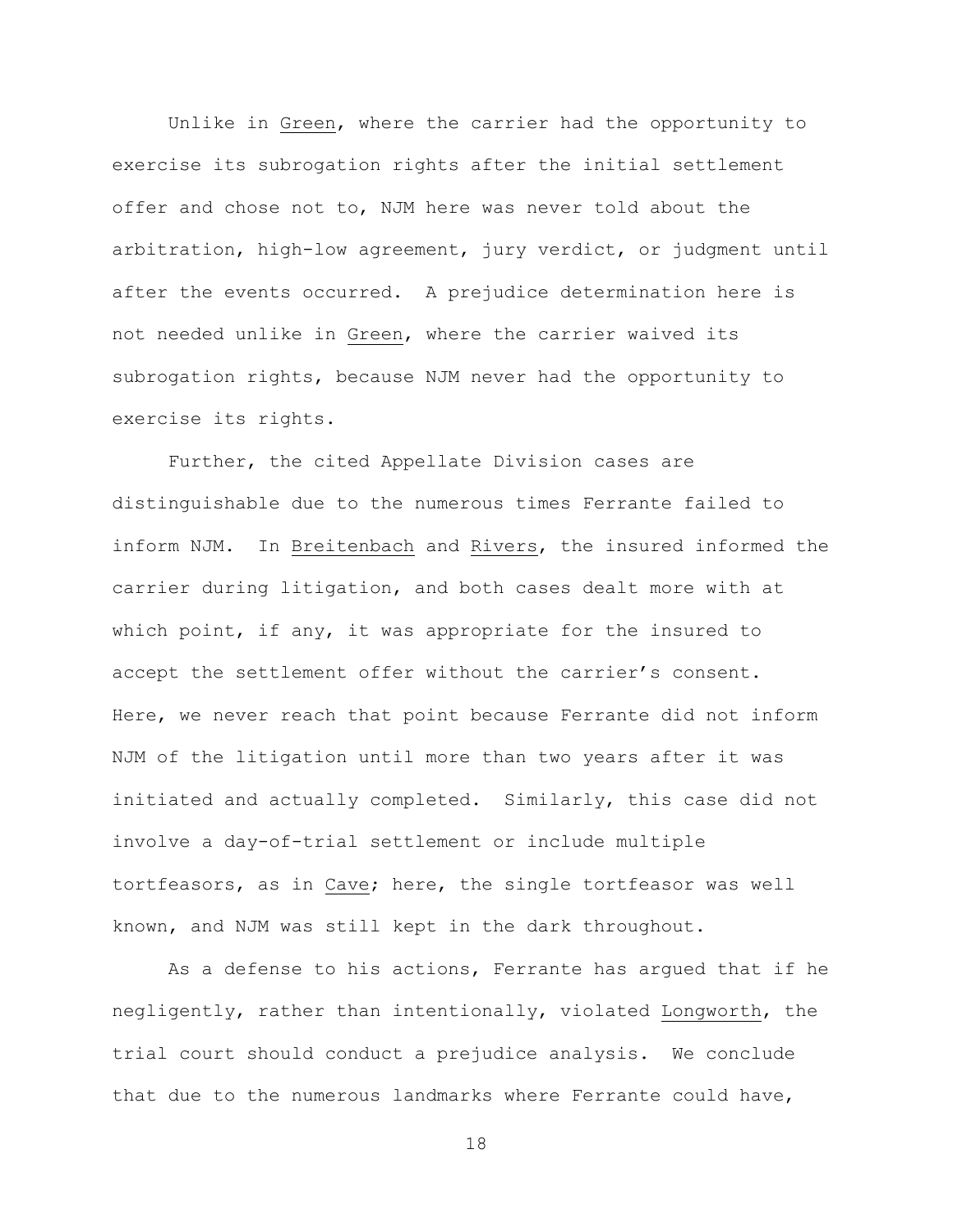and should have, but did not notify NJM, we need not address his state of mind or weigh any potential prejudice to the carrier.<sup>2</sup>

Our decision here is not rooted in Ferrante's state of mind, but rather in his actions. We ratify the following approach suggested by the dissenting judge:

> If . . . the insured, regardless of his state of mind, fails to give the UIM carrier any notice of the UIM claim until after the final resolution of the underlying tort action, thereby causing the irretrievable loss of the carrier's rights to subrogation and intervention before the carrier has ever learned of the existence of the claim, coverage is forfeited.

By delaying notice to NJM, Ferrante violated the terms of his policy, Longworth, Vassas, and Zirger, which required him to inform NJM as soon as the lawsuit was brought -- not after arbitration, a high-low agreement, or a jury trial. Those requirements seek to protect NJM's right to subrogation, which was clearly extinguished by Ferrante's actions, irrespective of his state of mind.

V.

Accordingly, we reverse the judgment of the Appellate Division and reinstate the trial court's order.

L,

<sup>2</sup> Counsel for NJM suggests that if the insured's failure to provide notice was the result of pure negligence, and there was no misleading conduct, it may be appropriate to impose a rebuttable presumption of prejudice and place the burden on the insured to show the absence of prejudice. We need not resolve that issue in this case.